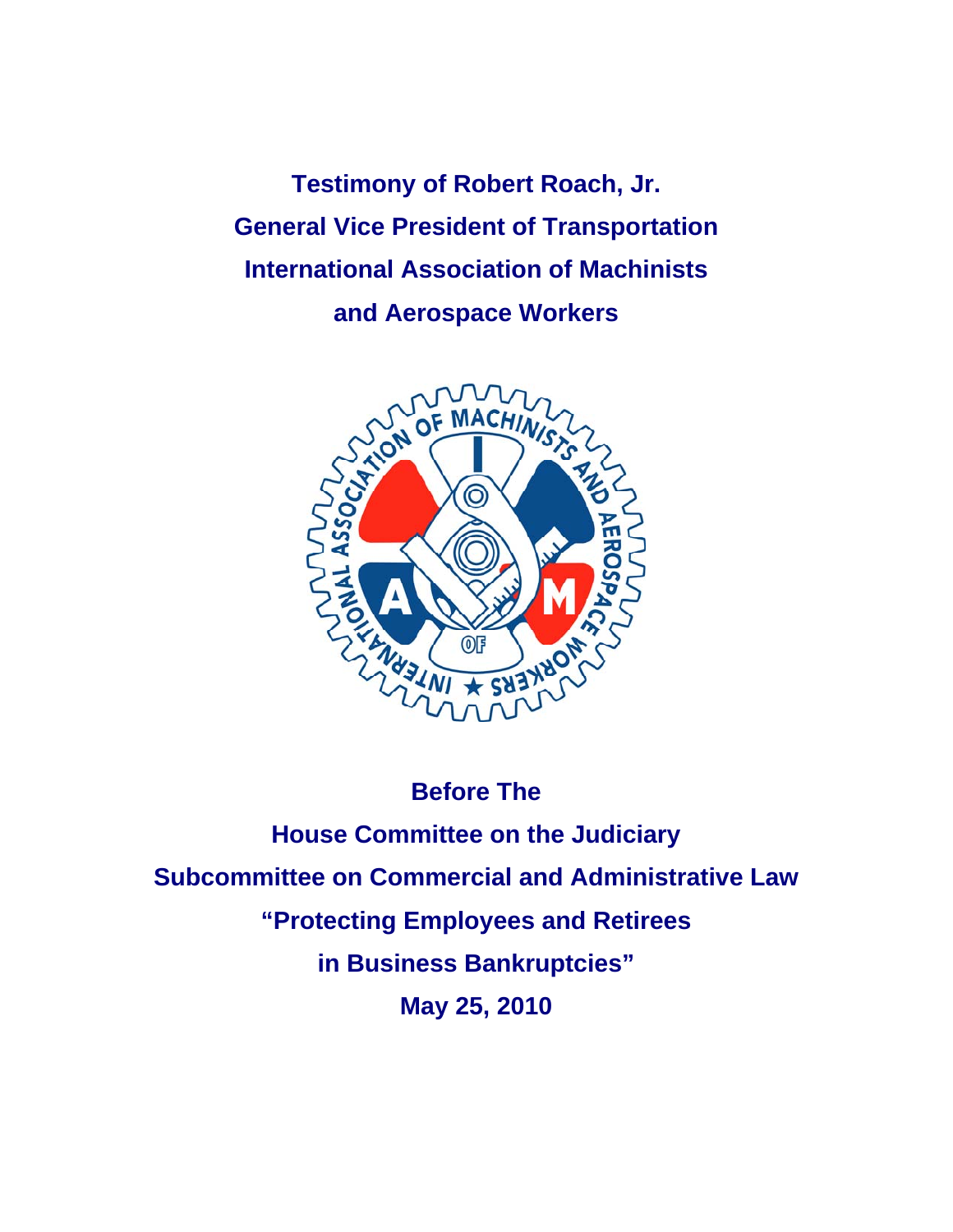## **Testimony of Robert Roach, Jr. General Vice President of Transportation International Association of Machinists and Aerospace Workers Before The House Committee on the Judiciary Subcommittee on Commercial and Administrative Law "Protecting Employees and Retirees in Business Bankruptcies" May 25, 2010**

Thank you, Chairman Conyers, Subcommittee Chairman Cohen, Ranking Member Franks and members of this Committee for the opportunity to speak to you today. My name is Robert Roach, Jr., General Vice President of Transportation for the International Association of Machinists and Aerospace Workers (IAM). I am appearing at the request of International President R. Thomas Buffenbarger. The IAM is among the nation's largest industrial trade unions, representing nearly 700,000 active and retired members under more than 5,000 contracts in transportation, aerospace, shipbuilding, manufacturing and defense-related industries.

I am speaking to you today as both a union representative with extensive bankruptcy experience and a retired airline employee who has personally felt the effects of airline bankruptcies. I have witnessed the destruction of tens of thousands of lives through the Chapter 11 process. The Machinists Union membership strongly supports the passage of H.R. 4677 to protect employees in business bankruptcies.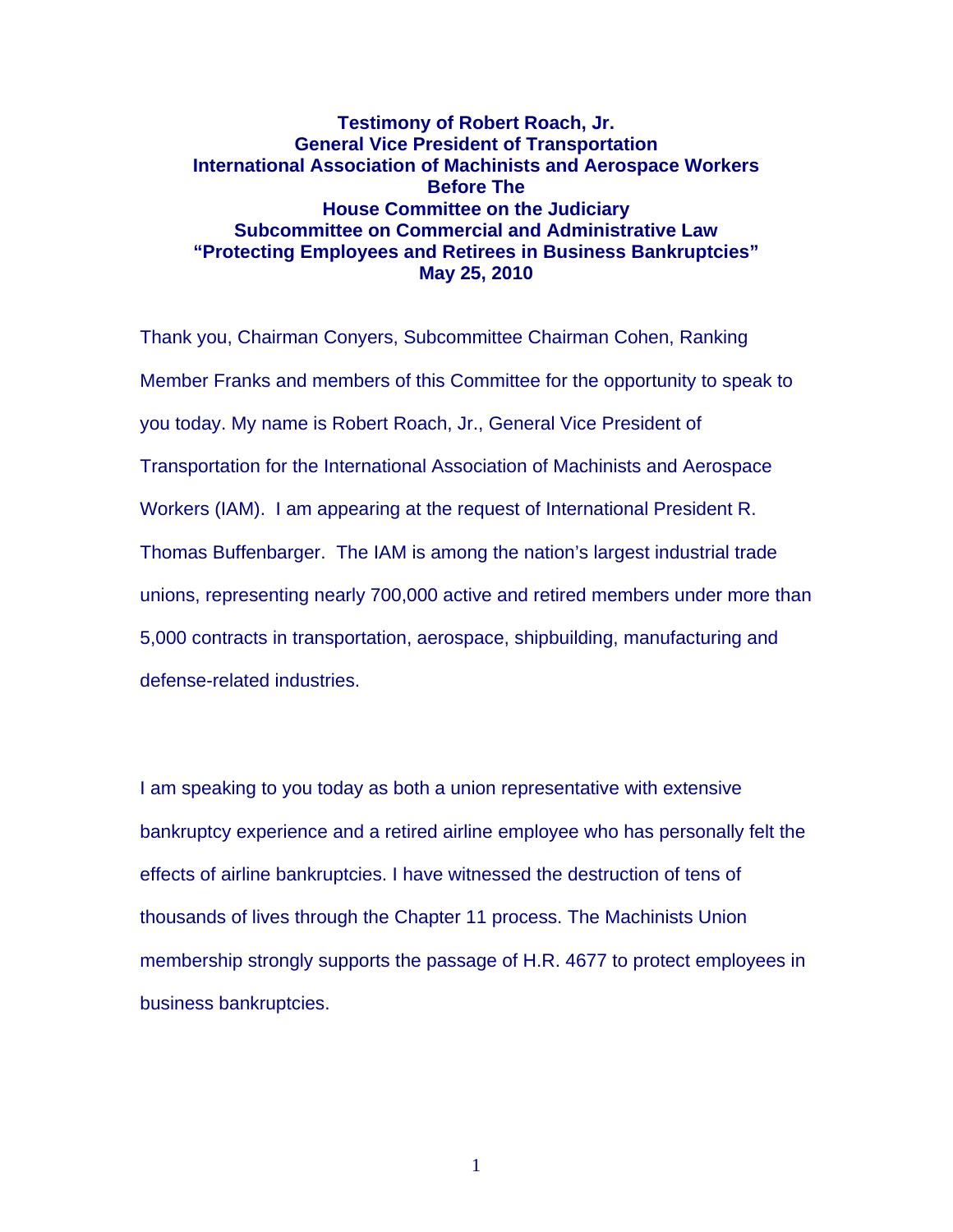While Chapter 11 bankruptcy can provide struggling companies an opportunity to regroup and avoid liquidation, it is increasingly abused as a means to get a legup on the competition. The Machinists Union has an enormous interest in seeing a floundering company survive because, simply put, if the company doesn't survive neither do our members' jobs. But company's are increasingly using bankruptcy as a means to take what they can from employees outside of the normal collective bargaining process, not just what is needed for a corporation to survive.

 In 1984, Congress created Section 1113 of the bankruptcy code in response to companies using bankruptcy as a weapon to eliminate employee collective bargaining agreements. Frank Lorenzo famously manipulated the system in just such a way. In the last decade, that same exploitation of the courts re-appeared, largely in the same industry Lorenzo was expelled from, air transportation.

Under current bankruptcy law, if a company seeks to modify labor agreements and a union does not comply, the company can ask a judge to reject their contracts, and employees have no recourse. Under this unfair corporate advantage, employees have suffered greatly, and changes are needed.

Section 1113 of the current law has deteriorated the collective bargaining process, not enhanced it. It does not offer the employee protections Congress envisioned in 1984. Section 1113 only provides a checklist of perfunctory steps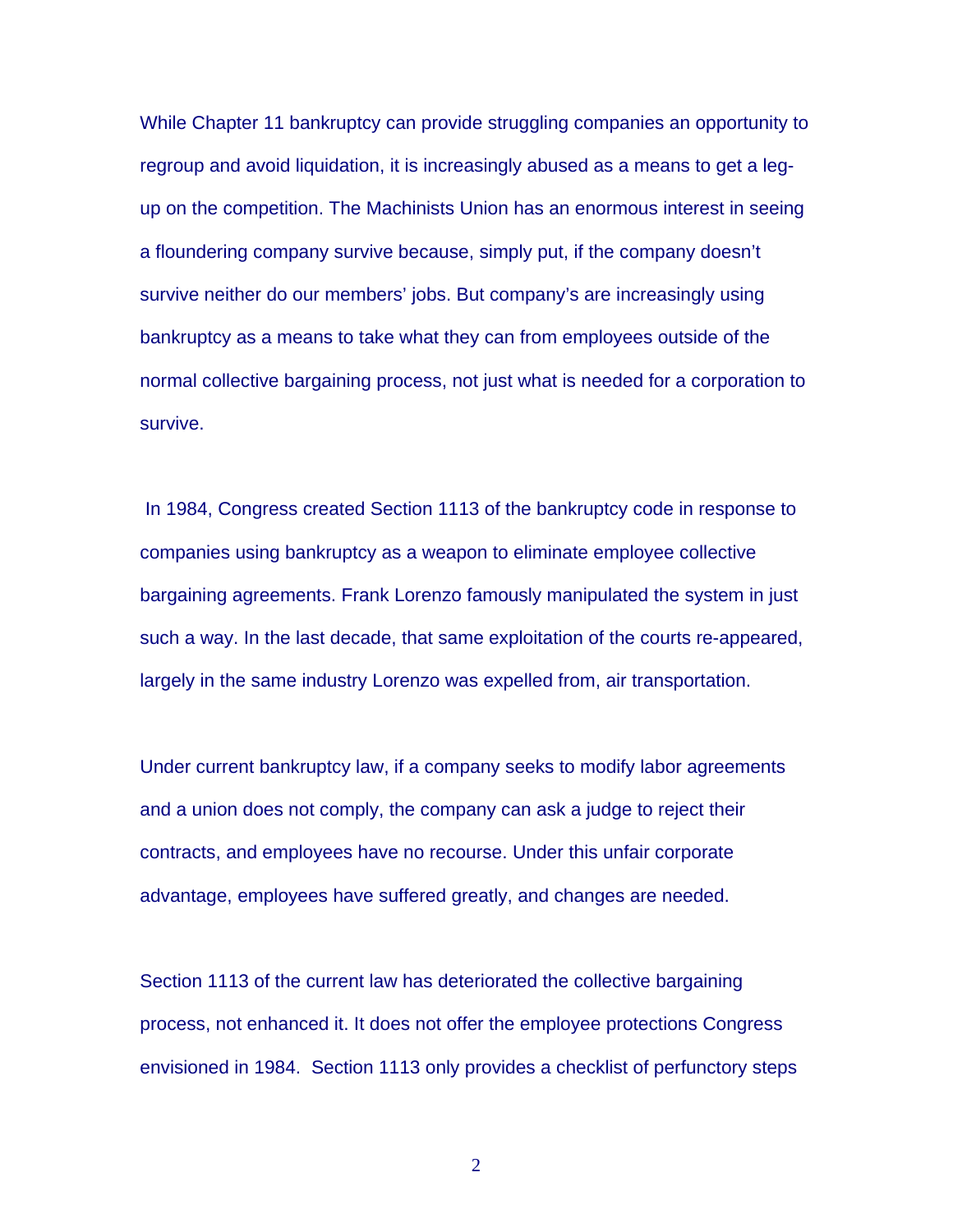that must be followed before a judge can reject a labor contract. It does nothing to encourage good-faith bargaining.

In fact, recent court decisions actually incentivize employers not to reach an agreement with their unions. Some courts suggest that workers do not have the right to engage in self-help if the bankruptcy court rejects their collective bargaining agreement. Good-faith bargaining can only be achieved when there is a level playing field and both parties have something to gain – or lose – at the bargain table. Today, there is no downside for employers failing to reach an agreement. They just follow Section 1113 as a roadmap that ends either in contract rejection or employees accepting a disproportionate share of the bankruptcy pain. The right to self-help ensures that both bargaining parties understand the consequences of failing to reach a negotiated agreement, and must be guaranteed.

The current, inequitable bargaining process has dramatic consequences.

Immediately after its Chapter 11 filing, United Airlines asked a bankruptcy judge to impose 14% "emergency" pay cuts on IAM members. The judge complied. More long-term cuts in pay and benefits cost IAM members \$460 million a year (or \$2.644 billion over the life of the agreement). United then took steps to cut health benefits for existing retirees and filed a motion in court to ask a judge to impose cuts if agreements could not be reached with the retirees'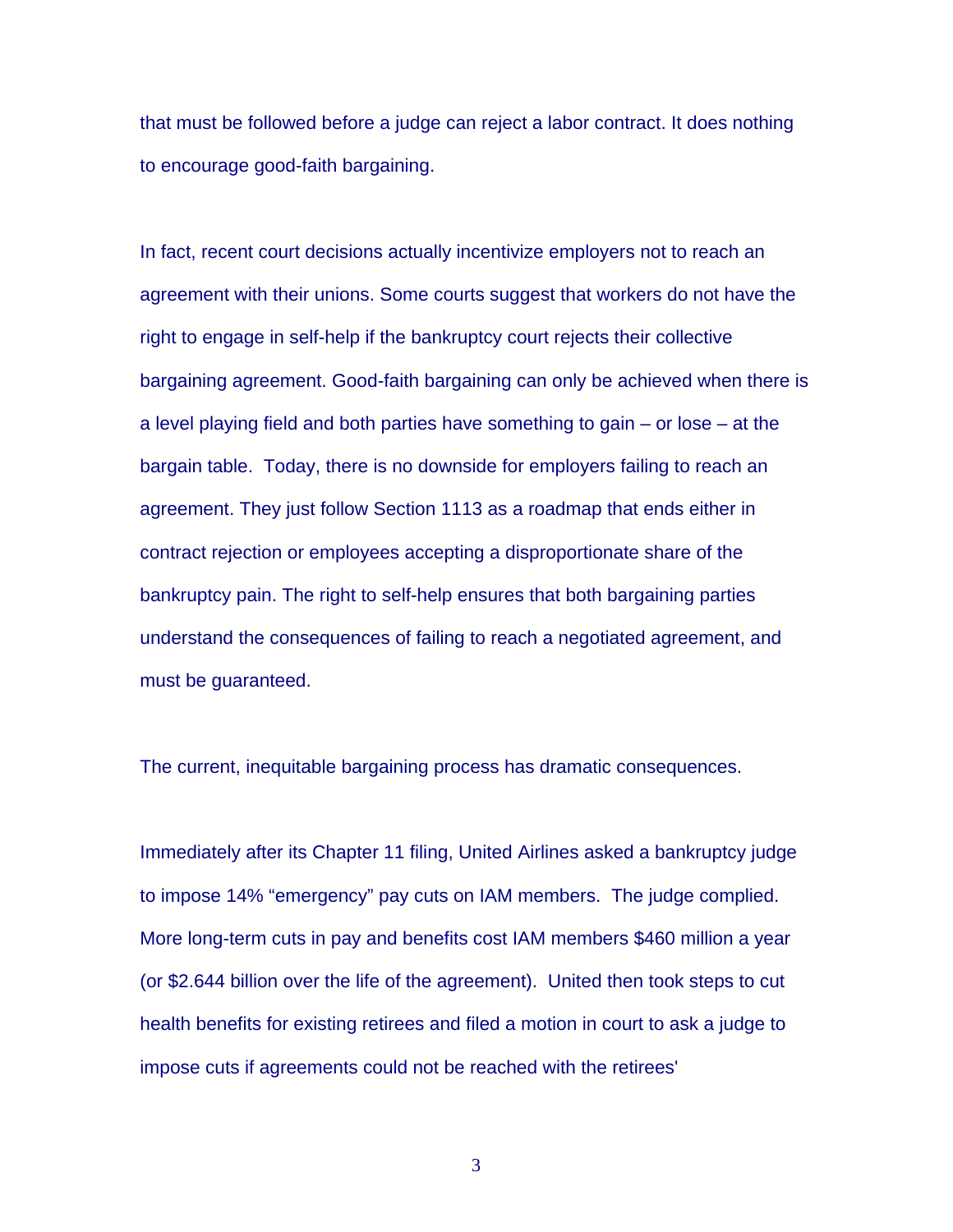representatives. This merciless move cost fixed-income retirees \$50 million a year.

In the summer of 2004 United ceased funding its pension plans, the first in a series of steps which ultimately led to their termination by the Pension Benefit Guaranty Corporation (PBGC).

In January 2005, United once again sought and received "emergency" pay cuts from the bankruptcy court - this time it was 11%. Six months later IAM members gave up another \$176 million a year to save United. Savings attributable to the termination of IAM member's pensions saved United an additional \$217 million a year.

In total, IAM members were forced to sacrifice more than \$4.6 billion for United Airlines.

In US Airways' first bankruptcy in 2002, IAM members agreed to two rounds of contract concessions totaling \$276 million per year, or \$1.8 billion over 6 1/2 years. Pay was cut by an average of 7.5%. Employees also experienced drastic increases in their contributions for healthcare coverage, which had the effect of reducing take-home pay even further.

Immediately after filing for bankruptcy for the second time in as many years, US Airways management petitioned the court to impose "emergency" pay cuts of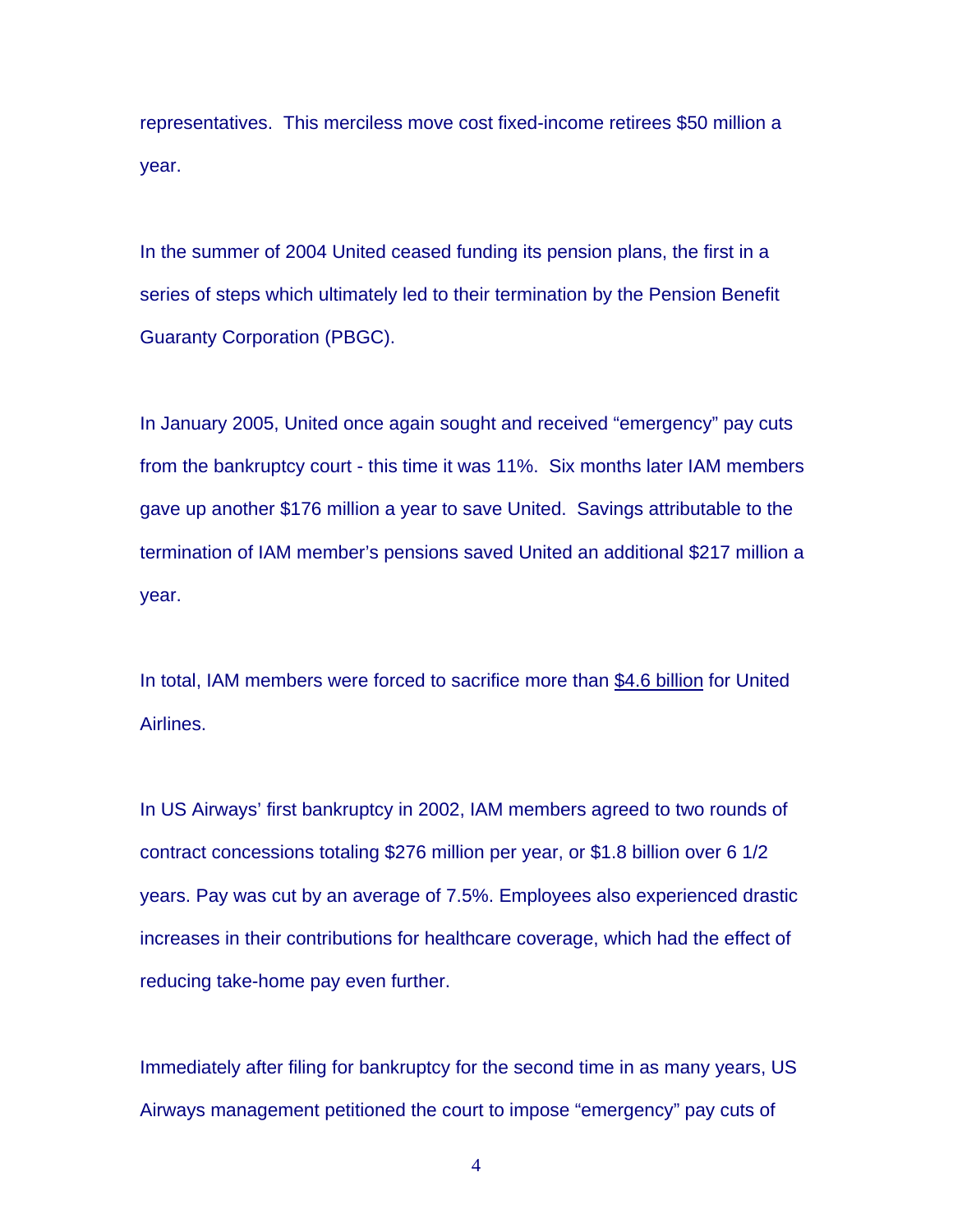23% for all union-represented employees. The bankruptcy court reduced the amount to a still-staggering 21% cut in pay. Eventually, US Airways' mechanics saw their pay cut by an average of 15%. Management and salaried employees' pay was reduced by only 5% to 10%.

Our Northwest Airlines members saw their pension plans frozen, and took 11.5% pay cuts as a result of management's bankruptcy. This story has been repeated throughout the airline industry.

And how did the executives who steered their airlines into bankruptcy fare in the process? They were rewarded for failure.

US Airways CEO David Siegel was rewarded with \$1.45 million the year his airline exited its first bankruptcy and another \$9 million in 2003, the year in between the airline's two bankruptcies. Siegel's successor, Bruce Lakefield, orchestrated massive pay, benefit and job cuts for front-line employees during the airline's second bankruptcy - but he refused to accept a wage cut for himself.

Northwest CEO Doug Steenland was granted \$26.6 million in stock upon the carrier's 2007 exit from bankruptcy, plus a cash salary that year of over \$500,000.

In 2006, on the day after emerging from the longest bankruptcy in airline history, United Airlines CEO Glenn Tilton was rewarded with \$20 million in stock and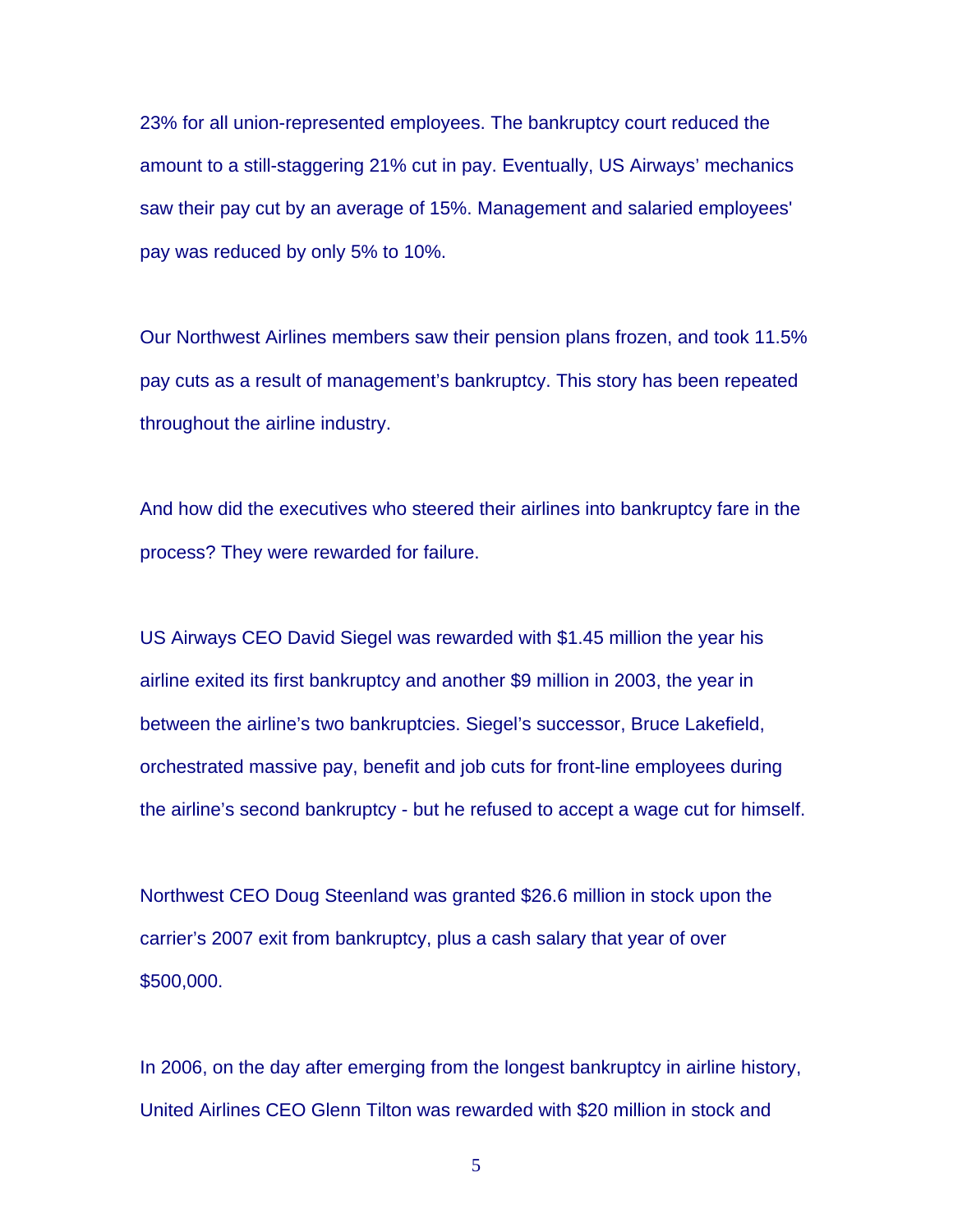options. During the first month out of bankruptcy he was granted additional stock and options valued at \$18 million. Tilton also had a base salary of \$687,000 and bonuses totaling \$839,000 that year. Finally, he had \$210,000 worth of "other compensation" including a car & driver and reimbursement of taxes. Tilton's total compensation in the first year after United's bankruptcy was \$39.7 million.

In these major airline bankruptcies, much of the financial sacrifices employees made to save their company were diverted into the pockets of the people responsible for the company's failure. It shouldn't be surprising that since these bankruptcy cases focused more on what could be extracted from employees than developing a new business plan, the airlines are still struggling and now looking for mergers to save them.

Because airlines such as Delta, United, Northwest, US Airways and others successfully manipulated the bankruptcy process to extract billions from employees, carriers such as American and Continental threatened employees with bankruptcy if they too did not accept contract concessions. Their threatened bankruptcies were not to avoid liquidation, but those airlines claimed bankruptcy may be necessary to lower labor costs to remain competitive in the industry's race to the bottom. The current bankruptcy laws were used as a bargaining weapon, not because of a legitimate need to restructure or as an alternative to liquidation.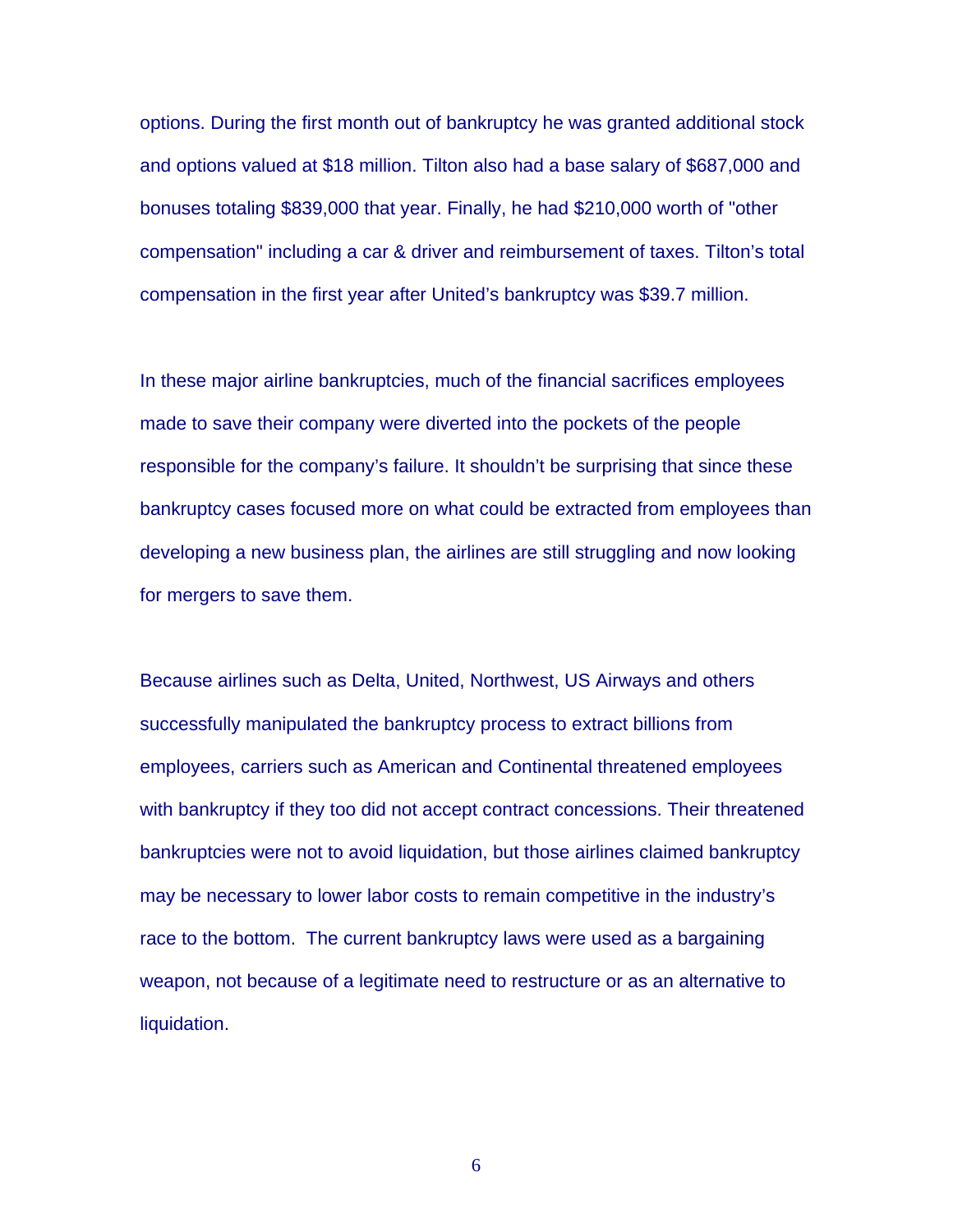While airline employees have been hard-hit by the impacts of bankruptcy, they are certainly not alone. Auto, steel, banking, newspaper, cable television, and trucking companies are among the more than 100 publicly-traded companies that seek Chapter 11 bankruptcy protection each year.

IAM members at auto parts supplier Dana Corporation saw their company eliminate retiree medical benefits in bankruptcy. Other IAM members at Kaiser Aluminum felt the stinging effects of bankruptcy when the PBGC took over administration of their terminated company-sponsored defined benefit pension plan. Current and future retirees lost value in their promised benefits as well as supplemental disability benefits the PBGC does not guarantee.

Bankruptcy law should be amended to ensure employers engage in good-faith bargaining when seeking contract modifications. Companies should no longer be able to use the bankruptcy code to eliminate decades of collective bargaining gains when there is no justifiable reason - other than corporate greed.

If employees are called upon to sacrifice in order to resurrect their bankrupt employer, bankruptcy law must require that everyone from the break room to the board room shares the pain. Executive bonuses, stock grants, and other compensation enhancements proposed during a bankruptcy must be strictly limited. Bonuses paid to executives after emerging from bankruptcy must be reviewed by the court and take into account the amount of pain inflicted upon employees during and following bankruptcy. Employees cannot be asked to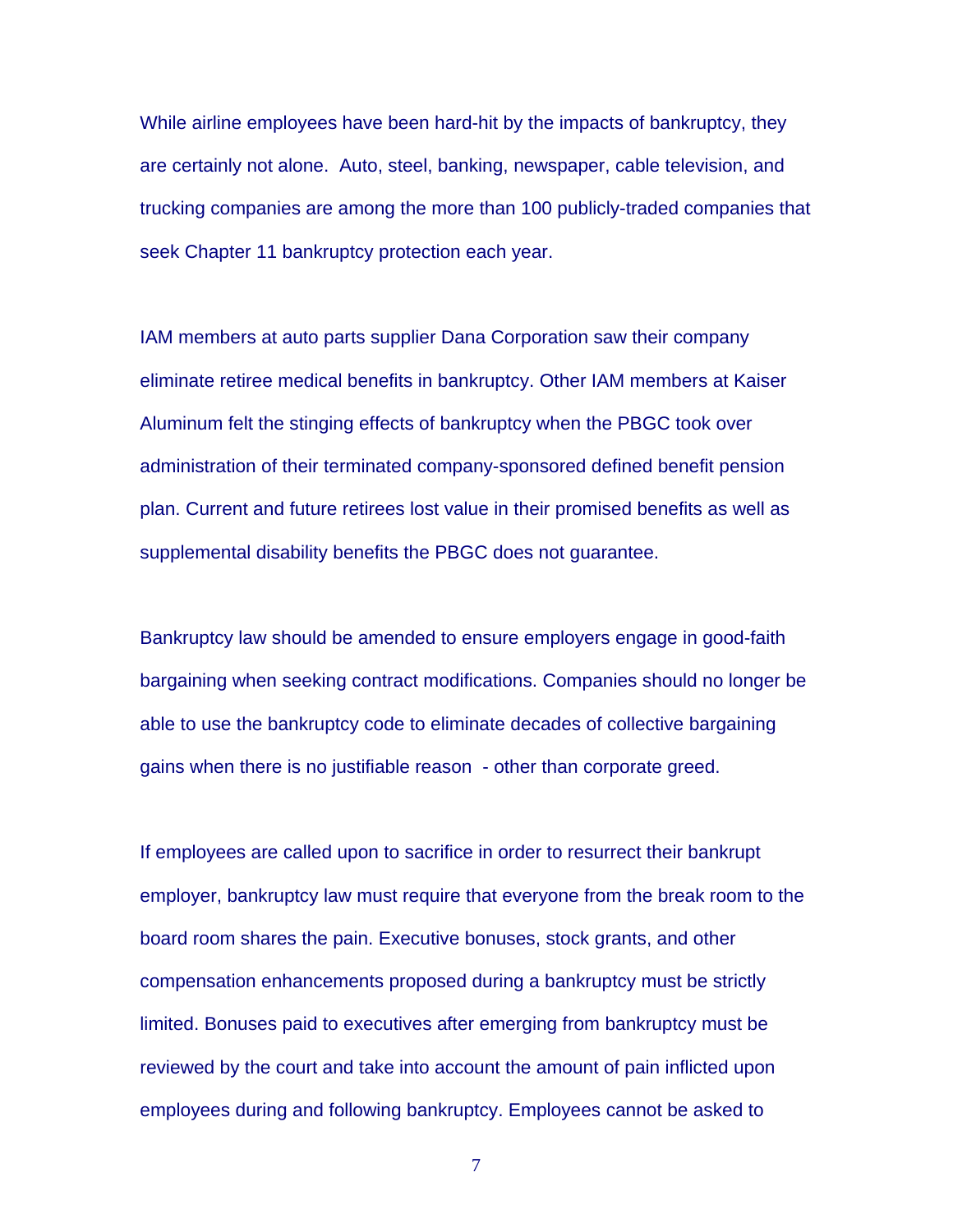sacrifice wages, pensions, healthcare and jobs in order to line the pockets of the same people who bankrupted the company in the first place.

The IAM believes companies should be required to pay into pension funds as benefits are earned. An employee accepts lower immediate wages based on an employers' promise of a pension. Employers should not be allowed to abuse bankruptcy laws to break the pension promises workers count on to live in retirement with dignity. Additionally, the PBGC should have the financial resources available to guarantee all of the vested benefits promised in a pension plan without reduction or maximums.

The pension troubles in the airline and steel industries were caused by employers taking advantage of loose pension funding requirements and using equity in pension plans to defer actual cash contribution on behalf of employees. When the stock market tanked, so did the pension plans. Pension defaults in the steel, airline and other industries helped the PBGC move from a surplus of \$7.7 billion at the end of fiscal year 2001 to a deficit of more than \$20 billion today.

Currently, the PBGC has no power in bankruptcy to force companies to make required pension contributions. A company can simply refuse to pay and force the PBGC to initiate a pension termination to prevent a plan from accruing further pension liabilities. Congress must make bankruptcy a less attractive mechanism to dump pension obligations on the PBGC. The PBGC also needs to have the